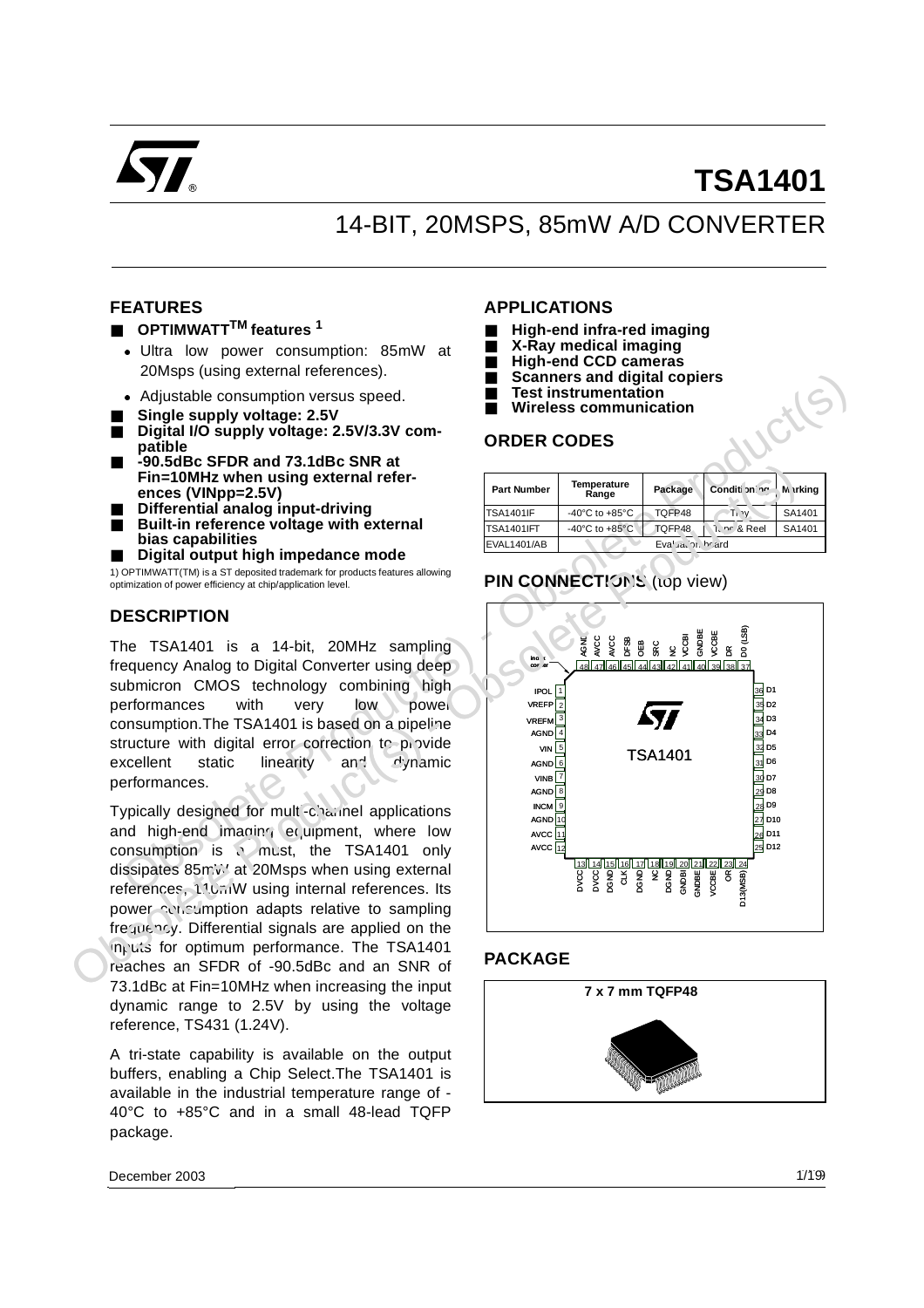# **1 ABSOLUTE MAXIMUM RATINGS**

| Symbol                                   | <b>Parameter</b>                                            | <b>Values</b>           | Unit |
|------------------------------------------|-------------------------------------------------------------|-------------------------|------|
| <b>AVCC, DVCC, VCCBI</b>                 | Analog, digital, digital buffer Supply voltage <sup>1</sup> | $-0.3V$ to 3.3V         |      |
| <b>VCCBE</b>                             | Digital buffer Supply voltage <sup>1</sup>                  | $0V$ to $3.6V$          |      |
| VIN, VINB, VREFP,<br><b>VREFM, VINCM</b> | Analog inputs                                               | $-0.3V$ to AVCC $+0.3V$ |      |
| <b>IDout</b>                             | Digital output current                                      | $-100$ mA to $100$ mA   | mA   |
| <b>Tstg</b>                              | Storage temperature                                         | $+150$                  | °C   |
| <b>ESD</b>                               | <b>Electrical Static Discharge</b>                          |                         |      |
|                                          | - HBM: Human Body Model <sup>2</sup>                        | 2000                    |      |
|                                          | - CDM-JEDEC Standard                                        | 700                     |      |
| Latch-up                                 | $\mathrm{Class}^3$                                          | Α                       |      |

1) All voltage values, except differential voltage, are with respect to network ground terminal. The magnitude of input and output voltages must not exceed -0.3V or VCC

2) ElectroStatic Discharge pulse (ESD pulse) simulating a human body discharge of 100 pF through 1.5kΩ

3) ST Microelectronics Corporate procedure number 0018695

#### **OPERATING CONDITIONS**

| Symbol       | <b>Parameter</b>              | <b>Test conditions</b> | Min  | <b>Typ</b> | <b>Max</b> | Unit |
|--------------|-------------------------------|------------------------|------|------------|------------|------|
| <b>AVCC</b>  | Analog Supply voltage         |                        | 2.25 | 2.5        | 2.7        |      |
| <b>DVCC</b>  | Digital Supply voltage        |                        | 2.25 | 2.5        | 2.7        |      |
| <b>VCCBI</b> | Digital buffer Supply voltage |                        | 2.25 | 2.5        | 2.7        |      |
| <b>VCCBE</b> | Digital buffer Supply voltage |                        | 2.25 | 2.5        | 3.3        |      |

#### **BLOCK DIAGRAM**

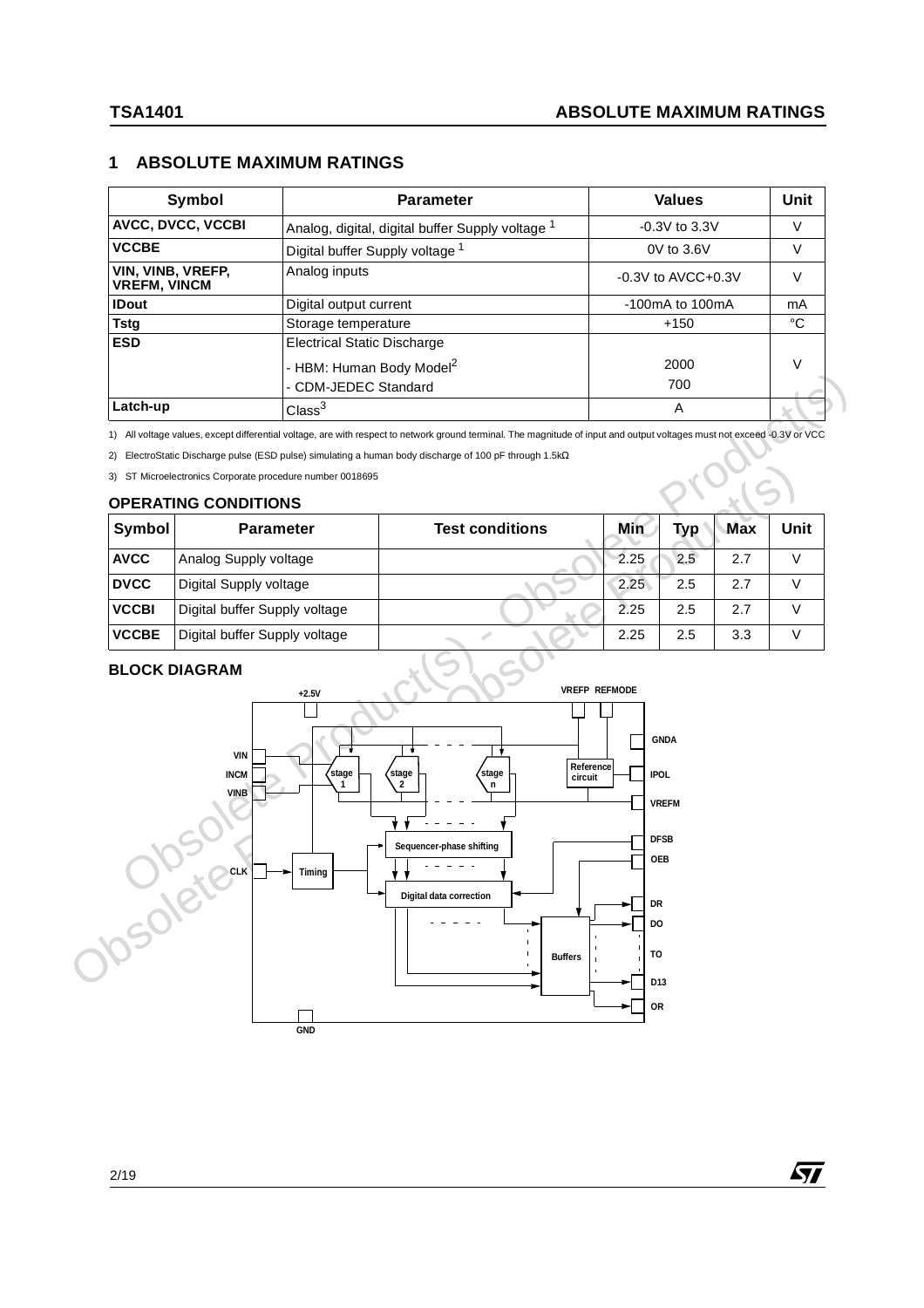#### **PIN DESCRIPTIONS**

|                                      | <b>VO</b> | No             | <b>Pin Description</b>                                                                                                                                                                     |
|--------------------------------------|-----------|----------------|--------------------------------------------------------------------------------------------------------------------------------------------------------------------------------------------|
| <b>IPOL</b>                          |           | $\mathbf{1}$   | Analog bias current input - adjusts polarization current versus Fs.                                                                                                                        |
| <b>VREFP</b>                         | 1/O       | $\overline{2}$ | Top Reference Voltage - may be used as a voltage generator output or used as an<br>input to adjust the input dynamic range (VIN-VINB=2x(VREFP-VREFM)).                                     |
| <b>VREFM</b>                         | T         | 3              | Bottom Reference Voltage. Usually connected to GND (see AN p12 for details)                                                                                                                |
| AGND                                 | I         |                | 4, 6, 8, 10, 48 Analog ground.                                                                                                                                                             |
| <b>VIN</b>                           | L         | 5              | Positive Analog input.                                                                                                                                                                     |
| <b>VINB</b>                          |           | $\overline{7}$ | Negative Analog Input.                                                                                                                                                                     |
| <b>INCM</b>                          | 1/O       | 9              | Internal Common Mode - may be used as a voltage generator output for input sig-<br>nal common mode or used as an input to force the internal common mode (see AN<br>p12 for more details). |
| <b>AVCC</b>                          | J.        | 11, 12, 46, 47 | Analog Power Supply (2.5V).                                                                                                                                                                |
| <b>DVCC</b>                          | T         | 13, 14         | Digital Power Supply (2.5V) (Clock).                                                                                                                                                       |
| <b>DGND</b>                          | T         | 15, 17, 19     | Digital Ground (Clock).                                                                                                                                                                    |
| <b>CLK</b>                           | T         | 16             | CMOS Clock Input.                                                                                                                                                                          |
| <b>NC</b>                            | <b>NA</b> | 18, 42         | Non Connected Pin.                                                                                                                                                                         |
| <b>GNDBI</b>                         | L         | 20             | Digital Ground (Internal Buffer).                                                                                                                                                          |
| <b>GNDBE</b>                         | T         | 21,40          | Digital Ground (External Buffer).                                                                                                                                                          |
| <b>VCCBE</b>                         | T         | 22, 39         | Digital Power Supply (External Buffer, 2.5V/3.3V).                                                                                                                                         |
| OR.                                  | O         | 23             | Over Range Indicator, if D0-D13='1' or '0', OR='1'.                                                                                                                                        |
| $D13(MSB)$ -<br>D <sub>0</sub> (LSB) | O         | 24-37          | Data CMOS Outputs (2.5V/3.3V).                                                                                                                                                             |
| DR.                                  | O         | 38             | Data Ready Signal (2.5V/3.3V).                                                                                                                                                             |
| <b>VCCBI</b>                         | T         | 41             | Digital Power Supply (Internal Buffers 2.5V).                                                                                                                                              |
| <b>REFMODE</b>                       | L         | 43             | REFMODE='VIL', internal references active.                                                                                                                                                 |
|                                      |           |                | REFMODE='VIH', external references must be applied.                                                                                                                                        |
| <b>OEB</b>                           | T         | 44             | Output Enable Input. If OEB='VIH' then D0-D13 in 'High Z' state.                                                                                                                           |
|                                      |           |                | Data Format Select Input - If DFSB='VIH' then D13 is standard binary output cod-<br>ing; if DFSB='VIL' then D13 is two's complemented.                                                     |
|                                      |           |                | JOSORER PIONICIS                                                                                                                                                                           |

*ST*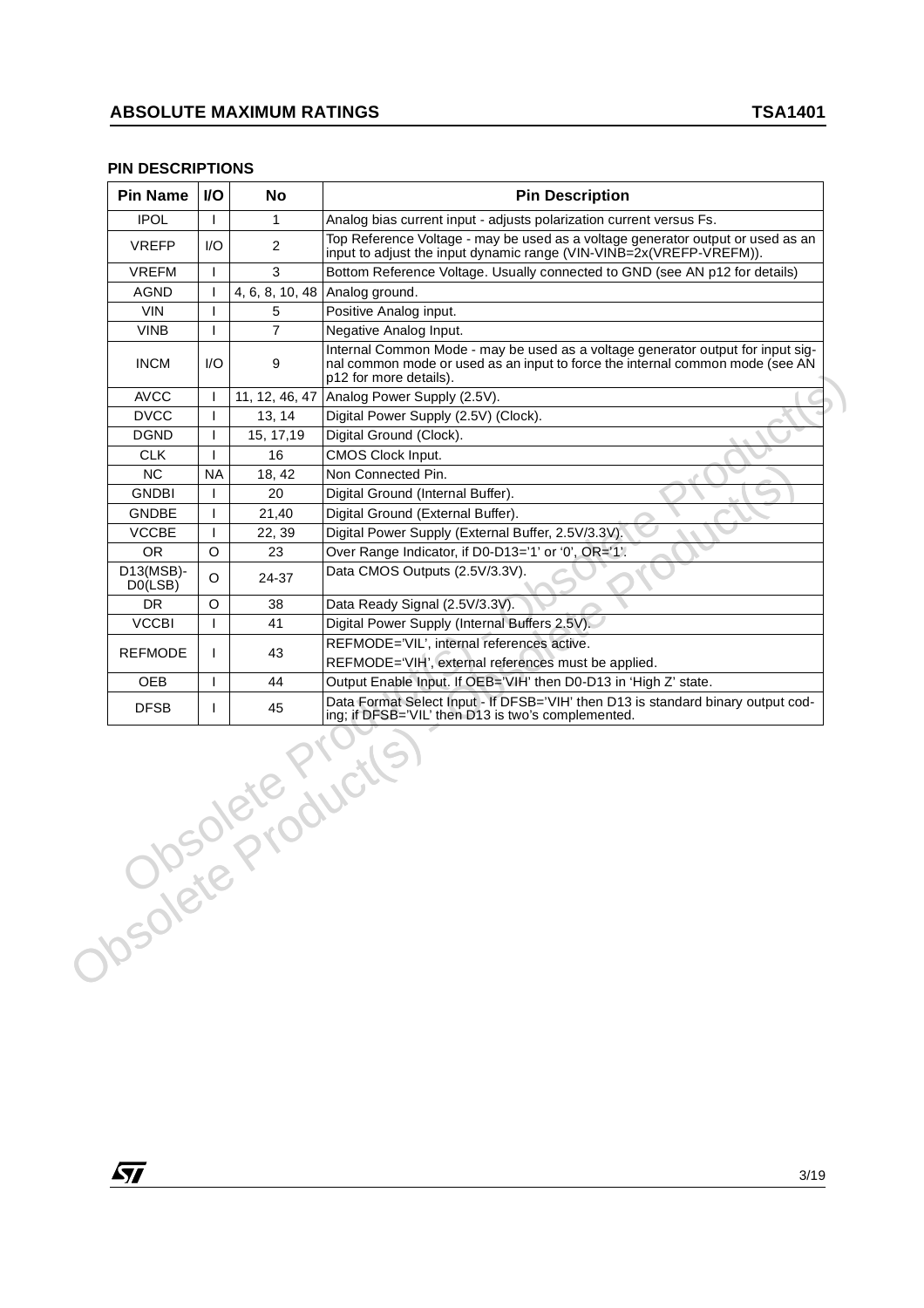# **2 ELECTRICAL CHARACTERISTICS**

 $AVCC = DVCC = VCCBI = VCCBE = 2.5V$ ,  $Fs = 20MHz$ ,  $Fin = 10MHz$ ,  $VIN-VINB@ -1.0dBFS$ ,  $VREFM =$ 0V, VREFP=1V, INCM=0.5V (external references), Tamb = 25°C (unless otherwise specified)

## **Timing Characteristics**

| Symbol          | <b>Parameter</b>                                    | <b>Test conditions</b> | Min | Typ | <b>Max</b> | Unit       |
|-----------------|-----------------------------------------------------|------------------------|-----|-----|------------|------------|
| <b>FS</b>       | <b>Sampling Frequency</b>                           |                        | 0.5 |     | 20         | <b>MHz</b> |
| <b>DC</b>       | Clock Duty Cycle                                    |                        |     | 50  |            | $\%$       |
| TC <sub>1</sub> | Clock pulse width (high)                            |                        |     | 25  |            | ns         |
| TC <sub>2</sub> | Clock pulse width (low)                             |                        |     | 25  |            | ns         |
| Tod             | Data Output Delay (Fall of Clock<br>to Data Valid)  | 10pF load capacitance  | 6   | 7.5 | 11         | ns         |
| <b>Tpd</b>      | Data Pipeline delay                                 |                        |     | 8.5 |            | cycles     |
| <b>Ton</b>      | Falling edge of OEB to digital<br>output valid data |                        |     |     |            | ns         |
| Toff            | Rising edge of OEB to digital<br>output tri-state   |                        |     |     |            | ns         |

# **Timing Diagram**

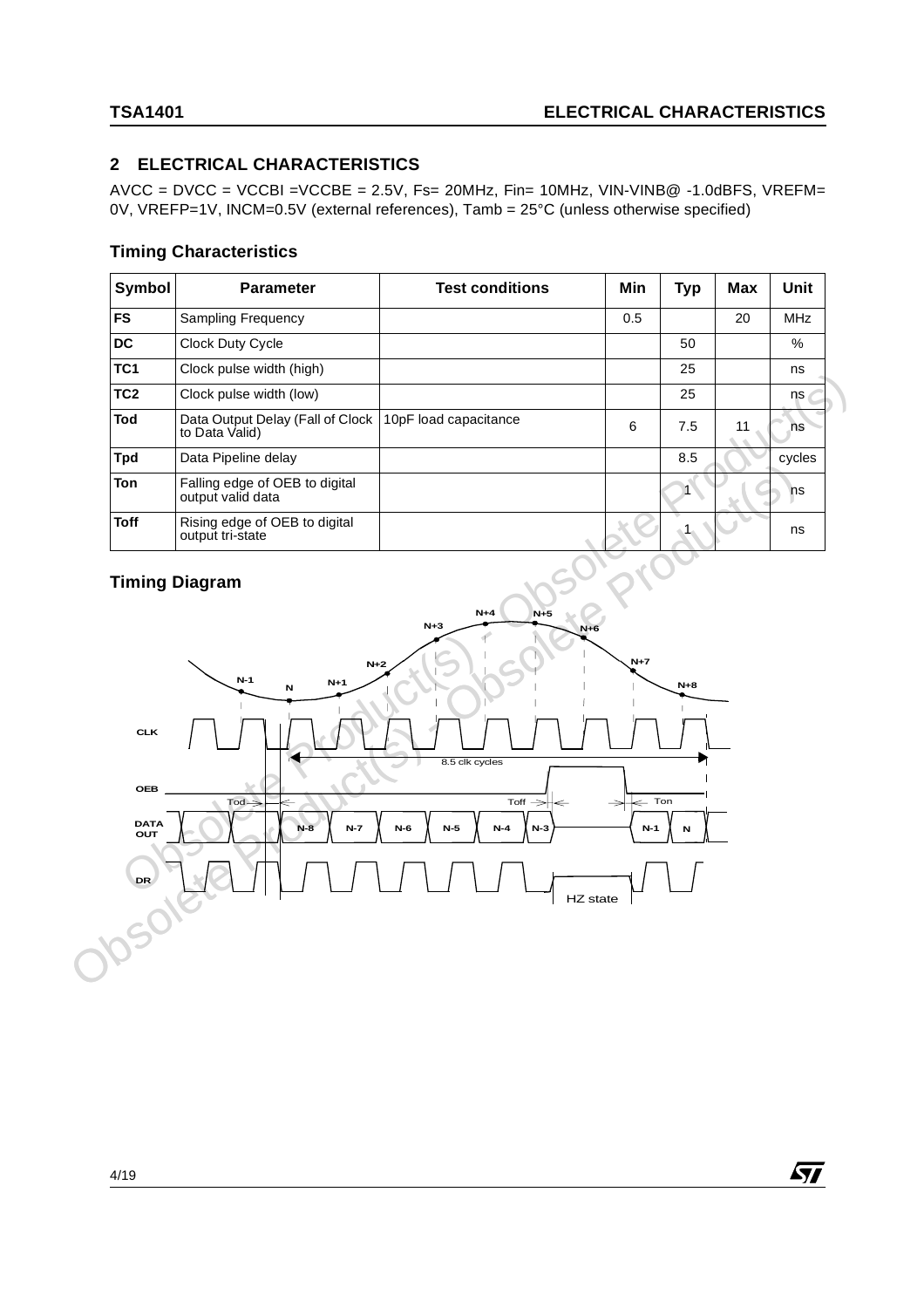# **Dynamic Characteristics**

| <b>Symbol</b>         | <b>Parameter</b>                                                                           |                  | <b>Test conditions</b>         | Min  | <b>Typ</b>      | <b>Max</b> | Unit        |
|-----------------------|--------------------------------------------------------------------------------------------|------------------|--------------------------------|------|-----------------|------------|-------------|
| SFDR <sup>1</sup>     | Spurious Free Dynamic Range                                                                |                  | Fin=10MHz, VREFP=1V            |      | -89             | $-74$      |             |
|                       |                                                                                            |                  | Fin=10MHz, VREFP=1.24V (TS431) |      | $-91.5$         |            | dBFS        |
|                       |                                                                                            |                  | Fin=10MHz, internal references |      | $-91$           |            |             |
| SNR <sup>1</sup>      | Signal to Noise Ratio                                                                      |                  | Fin=10MHz, VREFP=1V            | 68   | 71.5            |            |             |
|                       |                                                                                            |                  | Fin=10MHz, VREFP=1.24V (TS431) |      | 73.1            |            | dBc         |
|                       |                                                                                            |                  | Fin=10MHz, internal references |      | 70              |            |             |
| THD <sup>1</sup>      | <b>Total Harmonic Distortion</b>                                                           |                  | Fin=10MHz, VREFP=1V            |      | -85             | $-71$      |             |
|                       |                                                                                            |                  | Fin=10MHz, VREFP=1.24V (TS431) |      | $-85.9$         |            | dBc         |
|                       |                                                                                            |                  | Fin=10MHz, internal references |      | $-86$           |            |             |
| SINAD <sup>1</sup>    | Signal to Noise and Distortion                                                             |                  | Fin=10MHz, VREFP=1V            | 66   | 71              |            |             |
|                       | Ratio                                                                                      |                  | Fin=10MHz, VREFP=1.24V (TS431) |      | 72.85           |            | dBc         |
|                       |                                                                                            |                  | Fin=10MHz, internal references |      | 69.9            |            |             |
| ENOB <sup>1</sup>     | <b>Effective Number of Bits</b>                                                            |                  | Fin=10MHz, VREFP=1V            | 10.9 | 11.7            |            |             |
|                       |                                                                                            |                  | Fin=10MHz, VREFP=1.24V (TS431) |      | 12 <sup>5</sup> |            | bits        |
|                       |                                                                                            |                  |                                |      |                 |            |             |
|                       | 1) Typical values have been measured using the evaluation board on a dedicated test bench. |                  |                                |      |                 |            |             |
|                       |                                                                                            |                  |                                |      |                 |            |             |
| Symbol                |                                                                                            | <b>Parameter</b> |                                | Min  | <b>Typ</b>      | <b>Max</b> | <b>Unit</b> |
| <b>Accuracy</b><br>OЕ | <b>Offset Error</b>                                                                        |                  |                                |      | $-3$            |            | <b>LSB</b>  |
| <b>GE</b>             | Gain Error                                                                                 |                  |                                |      | 0.04            |            | %           |
| <b>DNL</b>            | <b>Differential Non Linearity</b>                                                          |                  | d.                             |      | ±0.8            |            | LSB         |
| <b>INL</b>            | Integral Non Linearity                                                                     |                  |                                |      | ±2              |            | <b>LSB</b>  |
|                       | Monotonicity and no missing codes                                                          |                  |                                |      | Guaranteed      |            |             |
|                       |                                                                                            |                  |                                |      |                 |            |             |
| <b>Analog Inputs</b>  |                                                                                            |                  |                                |      |                 |            |             |
| <b>Symbol</b>         | <b>Parameter</b>                                                                           |                  | <b>Test conditions</b>         | Min  | <b>Typ</b>      | <b>Max</b> |             |
| <b>VIN-VINB</b>       | Analog Input Voltage, Differential                                                         |                  |                                |      | $\overline{2}$  |            | Vpp         |
| Cin.                  | Analog Input capacitance                                                                   |                  |                                |      | 4.0             |            | Unit<br>pF  |

# **Accuracy**

|                                       |                                    | Fin=10MHz, internal references                                                          |      | 69.9            |            |             |
|---------------------------------------|------------------------------------|-----------------------------------------------------------------------------------------|------|-----------------|------------|-------------|
| ENOB <sup>1</sup>                     | <b>Effective Number of Bits</b>    | Fin=10MHz, VREFP=1V                                                                     | 10.9 | 11.7            |            |             |
|                                       |                                    | Fin=10MHz, VREFP=1.24V (TS431)                                                          |      | 12 <sub>1</sub> |            | <b>bits</b> |
|                                       |                                    | Fin=10MHz, internal references                                                          |      | 11.5            |            |             |
| 1)                                    |                                    | Typical values have been measured using the evaluation board on a dedicated test bench. |      |                 |            |             |
| <b>Accuracy</b>                       |                                    |                                                                                         |      |                 |            |             |
| Symbol                                |                                    | <b>Parameter</b>                                                                        | Min  | <b>Typ</b>      | <b>Max</b> | Unit        |
| <b>OE</b>                             | <b>Offset Error</b>                |                                                                                         |      | $-3$            |            | <b>LSB</b>  |
| <b>GE</b>                             | Gain Error                         |                                                                                         |      | 0.04            |            | %           |
| <b>DNL</b>                            | <b>Differential Non Linearity</b>  |                                                                                         |      | ±0.8            |            | <b>LSB</b>  |
| <b>INL</b>                            | Integral Non Linearity             |                                                                                         |      | $+2$            |            | <b>LSB</b>  |
|                                       | Monotonicity and no missing codes  |                                                                                         |      |                 | Guaranteed |             |
| <b>Analog Inputs</b><br><b>Symbol</b> | <b>Parameter</b>                   | <b>Test conditions</b>                                                                  | Min  | Typ             | Max        | Unit        |
| <b>VIN-VINB</b>                       | Analog Input Voltage, Differential |                                                                                         |      | 2               |            | Vpp         |
| Cin                                   | Analog Input capacitance           |                                                                                         |      | 4.0             |            | pF          |
| Zin                                   | Analog Input impedance             | Fs=20MHz                                                                                |      | 3.3             |            | $k\Omega$   |
| <b>BW</b>                             | Analog Input Bandwidth (-3dB)      | Full power, VIN-VINB=2.0Vpp,                                                            |      |                 |            |             |

# **Analog Inputs**

| <b>Symbol</b>   | <b>Parameter</b>                   | <b>Test conditions</b>                       | Min | <b>Typ</b> | Max | Unit       |
|-----------------|------------------------------------|----------------------------------------------|-----|------------|-----|------------|
| <b>VIN-VINB</b> | Analog Input Voltage, Differential |                                              |     |            |     | Vpp        |
| Cin.            | Analog Input capacitance           |                                              |     | 4.0        |     | pF         |
| Zin             | Analog Input impedance             | $Fs = 20MHz$                                 |     | 3.3        |     | kΩ         |
| <b>BW</b>       | Analog Input Bandwidth (-3dB)      | Full power, VIN-VINB=2.0Vpp,<br>$Fs = 20MHz$ |     | 1000       |     | <b>MHz</b> |

# **Internal Reference Voltage**

| Symbol      | <b>Parameter</b>                  | <b>Test conditions</b> | Min  | <b>Typ</b> | <b>Max</b> | Unit |
|-------------|-----------------------------------|------------------------|------|------------|------------|------|
| <b>REFP</b> | Top internal reference voltage    |                        | 0.75 | 0.84       | 0.9        |      |
| <b>REFM</b> | Bottom internal reference voltage |                        |      | 0          |            |      |
| <b>INCM</b> | Internal common mode voltage      |                        | 0.4  | 0.44       | 0.5        |      |
|             |                                   |                        |      |            |            | 5/19 |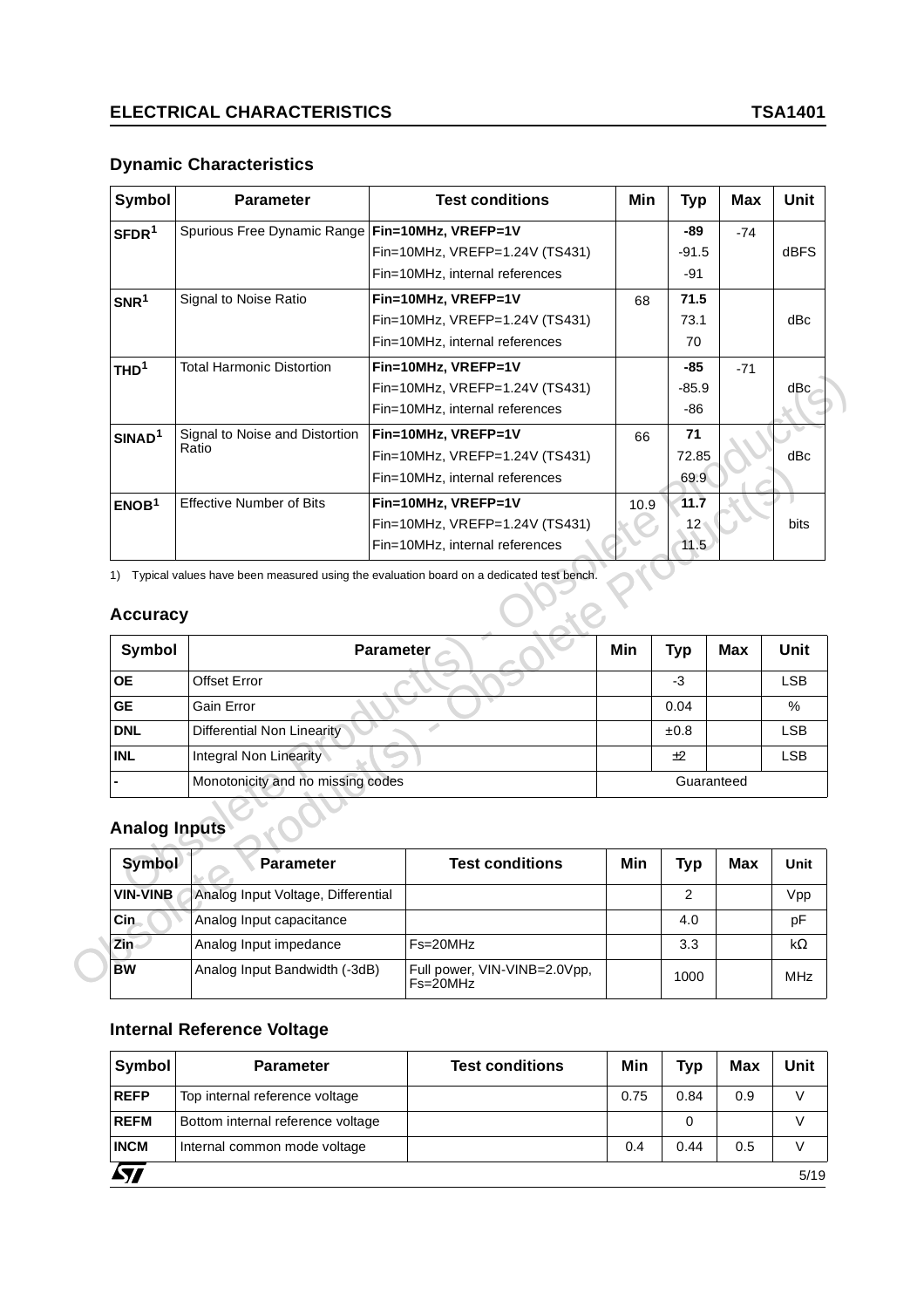# **TSA1401 ELECTRICAL CHARACTERISTICS**

| Symbol       | Parameter                  | <b>Test conditions</b>       | Min | Tvn  | Max | Unit |
|--------------|----------------------------|------------------------------|-----|------|-----|------|
| <b>RrefO</b> | Reference output impedance | IREFMODE='0': int references |     | 18.7 |     |      |

# **External Reference Voltage**

| Symbol<br><b>Parameter</b>   | <b>Test conditions</b> | Min  | Typ  | <b>Max</b> | Unit |
|------------------------------|------------------------|------|------|------------|------|
| Forced Top reference voltage | REFMODE='1'            | 0.8  |      | 1.3        | v    |
| Bottom reference voltage     |                        | 0    |      | 0.2        | v    |
| Forced common mode voltage   |                        | 0.4  |      |            | V    |
| Reference input impedance    |                        |      | 7.5  |            | kΩ   |
| Analog bias voltage          | REFMODE='1'            | 1.22 | 1.27 | 1.34       |      |
| <b>Power Consumption</b>     |                        |      |      |            |      |
|                              |                        |      |      |            |      |

# **Power Consumption**

| <b>ICCA</b>   | Analog Supply current                                                                               | REFMODE='0'                | <b>Typ</b><br>40 | <b>Max</b> |               |
|---------------|-----------------------------------------------------------------------------------------------------|----------------------------|------------------|------------|---------------|
|               |                                                                                                     | REFMODE='1'                | 30               | 37         | mA            |
| <b>ICCD</b>   | <b>Digital Supply Current</b>                                                                       |                            | 595              | 700        | μA            |
| <b>ICCBI</b>  | Digital Buffer Supply Current                                                                       |                            | 1                | 1.5        | mA            |
| <b>ICCBE</b>  | Digital Buffer Supply Current                                                                       |                            | 2.3              | 6          | mA            |
| <b>ICCBEZ</b> | Digital Buffer Supply Current in High<br>Impedance Mode                                             |                            | 10               | 150        | μA            |
| Pd            | Power consumption in normal opera-<br>tion mode                                                     | REFMODE='0'<br>REFMODE='1' | 110<br>$85^{1}$  | 110        | mW            |
| <b>PdZ</b>    | Power consumption in High Imped-<br>ance mode                                                       | REFMODE='0'<br>REFMODE='1' | 104<br>$79^{1}$  | 96         | mW            |
| Rthja         | Thermal resistance (TQFP48)                                                                         |                            | 80               |            | $\degree$ C/W |
|               | Typical values have been measured using the evaluation board on a dedicated test bench.<br>USOKER Y |                            |                  |            |               |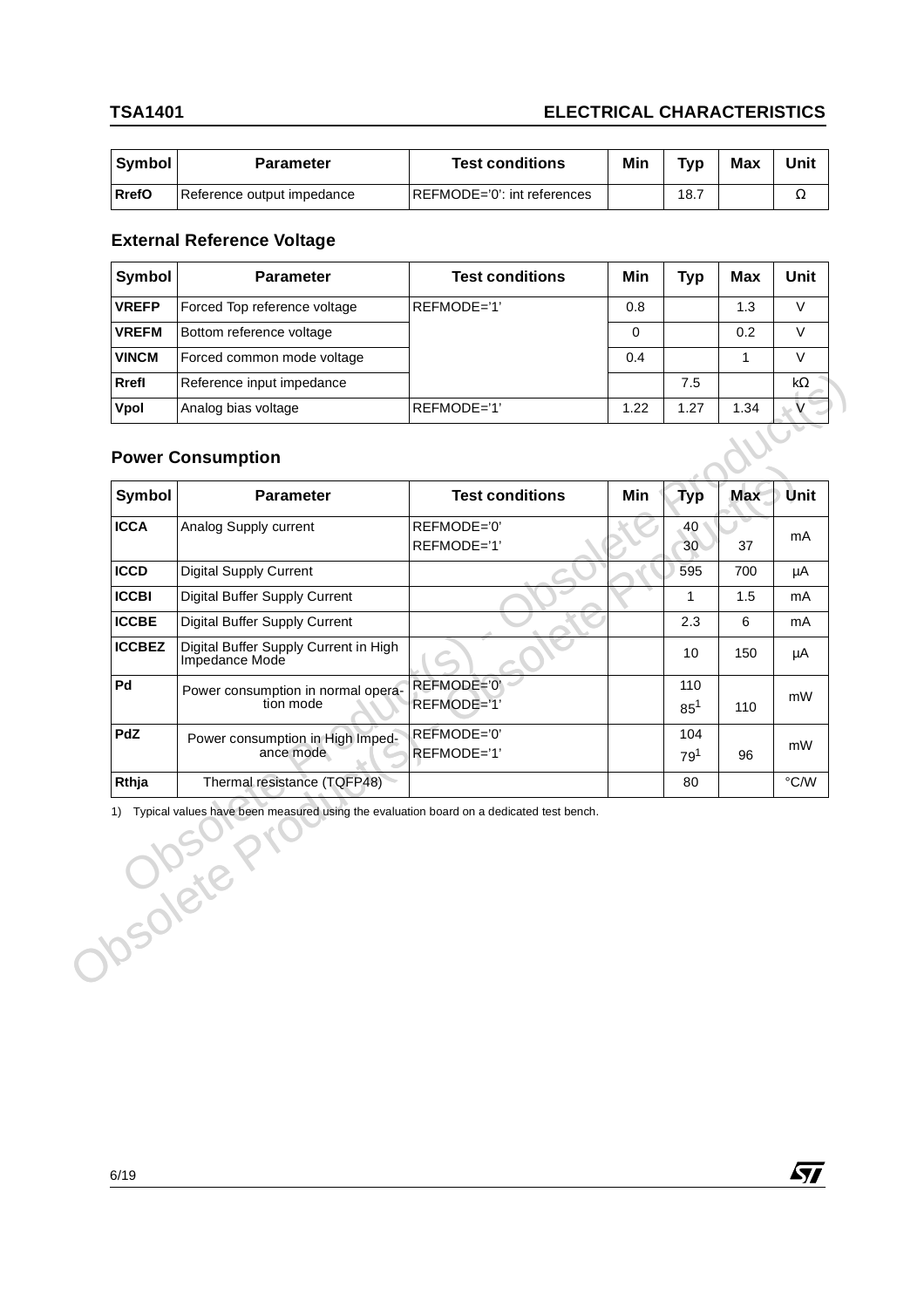# **Digital Inputs and Outputs**

*ST* 

|                       | <b>Parameter</b>       | <b>Test conditions</b> | Min                  | <b>Typ</b> | <b>Max</b>           | Unit         |
|-----------------------|------------------------|------------------------|----------------------|------------|----------------------|--------------|
|                       |                        | <b>Clock inputs</b>    |                      |            |                      |              |
| VIL                   | Logic "0" voltage      | DVCC=2.5V              |                      |            | 0.8                  | V            |
| <b>VIH</b>            | Logic "1" voltage      |                        | 2.0                  |            |                      | $\vee$       |
| <b>IIL</b>            | Low input current      |                        |                      | TBD        |                      | μA           |
| <b>IIH</b>            | High input current     |                        |                      | TBD        |                      | μA           |
| <b>Digital inputs</b> |                        |                        |                      |            |                      |              |
| <b>VIL</b>            | Logic "0" voltage      | $VCCBE = 2.5V$         |                      |            | 0.25<br><b>VCCBE</b> | $\mathsf{V}$ |
| <b>VIH</b>            | Logic "1" voltage      |                        | 0.75<br><b>VCCBE</b> |            |                      | V            |
| <b>IIL</b>            | Low input current      |                        |                      | <b>TBD</b> |                      | μA           |
| <b>IIH</b>            | High input current     |                        |                      | <b>TBD</b> |                      | μA           |
|                       | <b>Digital Outputs</b> |                        |                      |            |                      |              |
| <b>VOL</b>            | Logic "0" voltage      | VCCBE=2.5V, Iol=10µA   |                      |            | 0.1                  | V            |
| VOH                   | Logic "1" voltage      | VCCBE=2.5V, Ioh=10µA   | 2.45                 |            |                      | $\vee$       |
|                       |                        |                        |                      |            |                      |              |
|                       | Josolete Production    | S) rsolet              |                      |            |                      |              |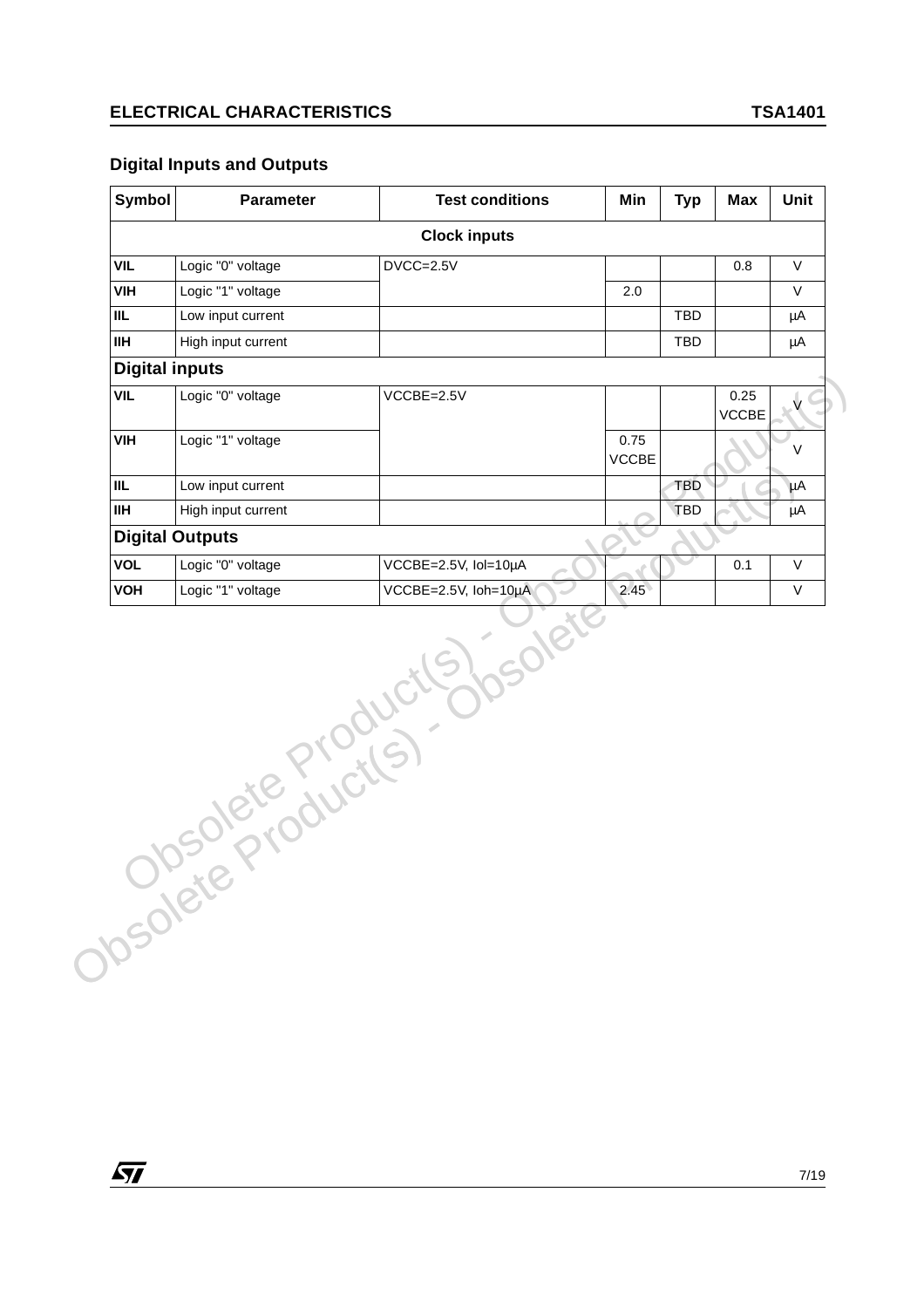# **3 DEFINITIONS OF SPECIFIED PARAMETERS**

### **3.1 Static Parameters**

Static measurements are performed through the method of histograms on a 2MHz input signal, sampled at 20Msps, which is high enough to fully characterize the test frequency response. An input level of +1dBFS is used to saturate the signal.

#### **Differential Non Linearity (DNL)**

The average deviation of any output code width from the ideal code width of 1LSB.

#### **Integral Non linearity (INL)**

An ideal converter presents a transfer function as being the straight line from the starting code to the ending code. The INL is the deviation for each transition from this ideal curve.

### **3.2 Dynamic Parameters**

Dynamic measurements are performed by spectral analysis, applied to an input sine wave of various frequencies and sampled at 20Msps.

#### **Spurious Free Dynamic Range (SFDR)**

The ratio between the amplitude of fundamental tone (signal power) and the power of the worst spurious signal (not always an harmonic) over the full Nyquist band. It is expressed in dBc.

#### **Total Harmonic Distortion (THD)**

The ratio of the rms sum of the first five harmonic distortion components to the rms value of the fundamental line. It is expressed in dB.

# **Signal to Noise Ratio (SNR)**

The ratio of the rms value of the fundamental component to the rms sum of all other spectral components in the Nyquist band  $(F_s/2)$  excluding DC, fundamental and the first five harmonics. SNR is reported in dB.

#### **Signal to Noise and Distortion Ratio (SINAD)**

Similar ratio as for SNR but including the harmonic distortion components in the noise figure (not DC signal). It is expressed in dB.

From the SINAD, the Effective Number of Bits (ENOB) can easily be deduced using the formula: SINAD=  $6.02 \times$  ENOB + 1.76 dB.

When the applied signal is not Full Scale (FS), but has an  $A_0$  amplitude, the SINAD expression becomes:

 $SINAD = 6.02 \times ENOB + 1.76 dB + 20 log (2A<sub>0</sub>/FS)$ 

The ENOB is expressed in bits.

#### **Analog Input Bandwidth**

The maximum analog input frequency at which the spectral response of a full power signal is reduced by 3dB. Higher values can be achieved with smaller input levels.

### **Effective Resolution Bandwidth (ERB)**

The band of input signal frequencies that the ADC is intended to convert without loosing linearity i.e. the maximum analog input frequency at which the SINAD is decreased by 3dB or the ENOB by 1/2 bit.

#### **Pipeline delay**

An ideal converter presents a transfer function as<br>
being the straight line from the starting code to the<br>
obsolet of the INL is the deviation for each<br>
the spectral response of a full power signal<br>
3.2 Dynamic Parameters Delay between the initial sample of the analog input and the availability of the corresponding digital data output, on the output bus. Also called data latency. It is expressed as a number of clock cycles.The average deviation of any output code width  $\frac{1}{2}$  becomes:<br>
Similar an A<sub>2</sub> amplitude, the SINAD expression<br>
Iron the ideal code width of 1LSB.<br>
An ideal converter presents a transfer function as<br>
being the straigh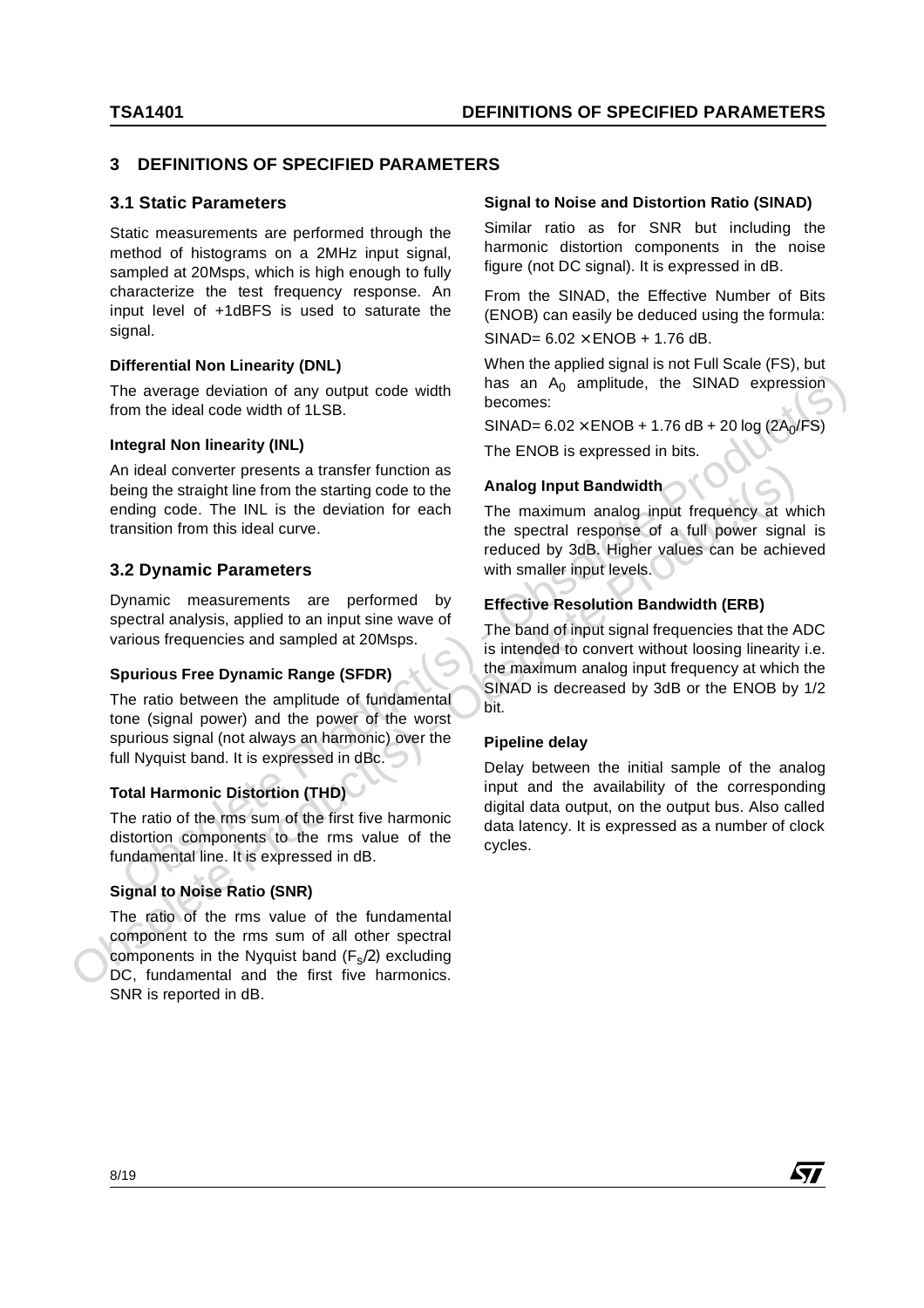# **4 TYPICAL PERFORMANCE CHARACTERISTICS**

**Fig. 1: Linearity vs. Fin, Internal References**

Fs=20MHz; Icca=40mA



**Fig. 2: Distortion vs. Fin, Internal References** Fs=20MHz; Icca=40mA; Internal references



**Fig. 3: 2nd. and 3rd. harmonic vs. Fin, Internal References**, Fs=20MHz; Icca=40mA



**Fig. 4: Linearity vs. Fin, External References (REFP=1V)** Fs=20MHz; Icca=28mA



**Fig. 5: Distortion vs. Fin, External References (RefP=1V)** Fs=20MHz; Icca=28mA



**Fig. 6: 2nd. and 3rd. harmonic vs. Fin, External References (REFP=1V)** Fs=20MHz; Icca=28mA

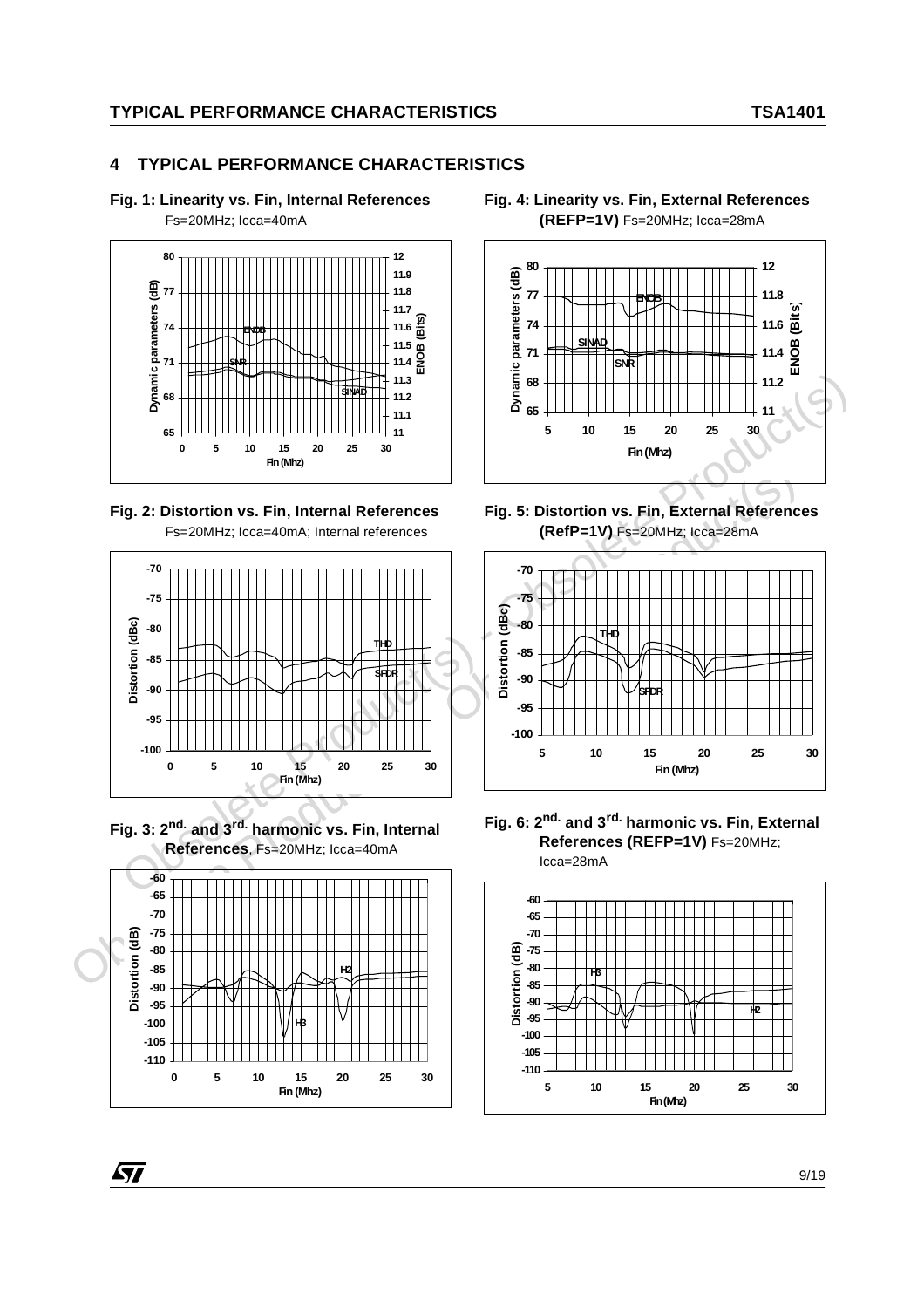#### **Fig. 7: SFDR vs. input amplitude (FS=2x0.86V)**

Fs=20Msps; Fin=5Mhz;Icca=40mA,



#### **Fig. 8: Single-tone 16K FFT at Fs=20 Msps, Internal references**

Fin=5MHz, Icca=40mA,Vin@-1dBFS, SFDR=-89.3dBc, THD=-84.5dBc, SNR=70.5dB, SINAD=70.3dB, ENOB=11.5 bits



**Fig. 9: Single-tone 16K FFT at Fs=20Msps, External References TS4041** 



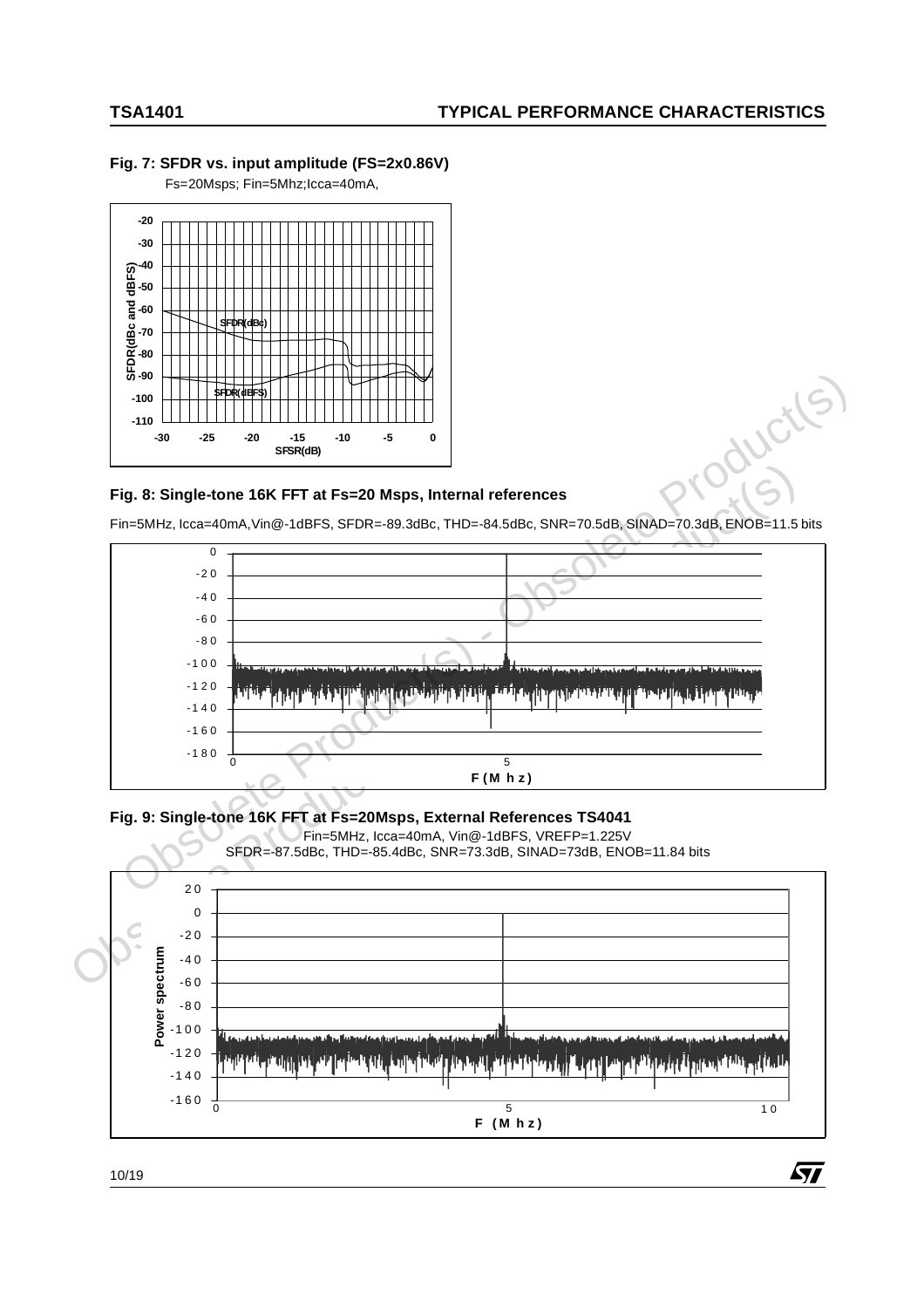# **Static parameter: Differential Non Linearity**

Fs=20MSPS; Fin=1MHz; Icc=40mA;N=524288pts



#### **Static parameter: Integral Non Linearity** Fs=20MSPS; Fin=1MHz; Icc=40mA; N=524288pts

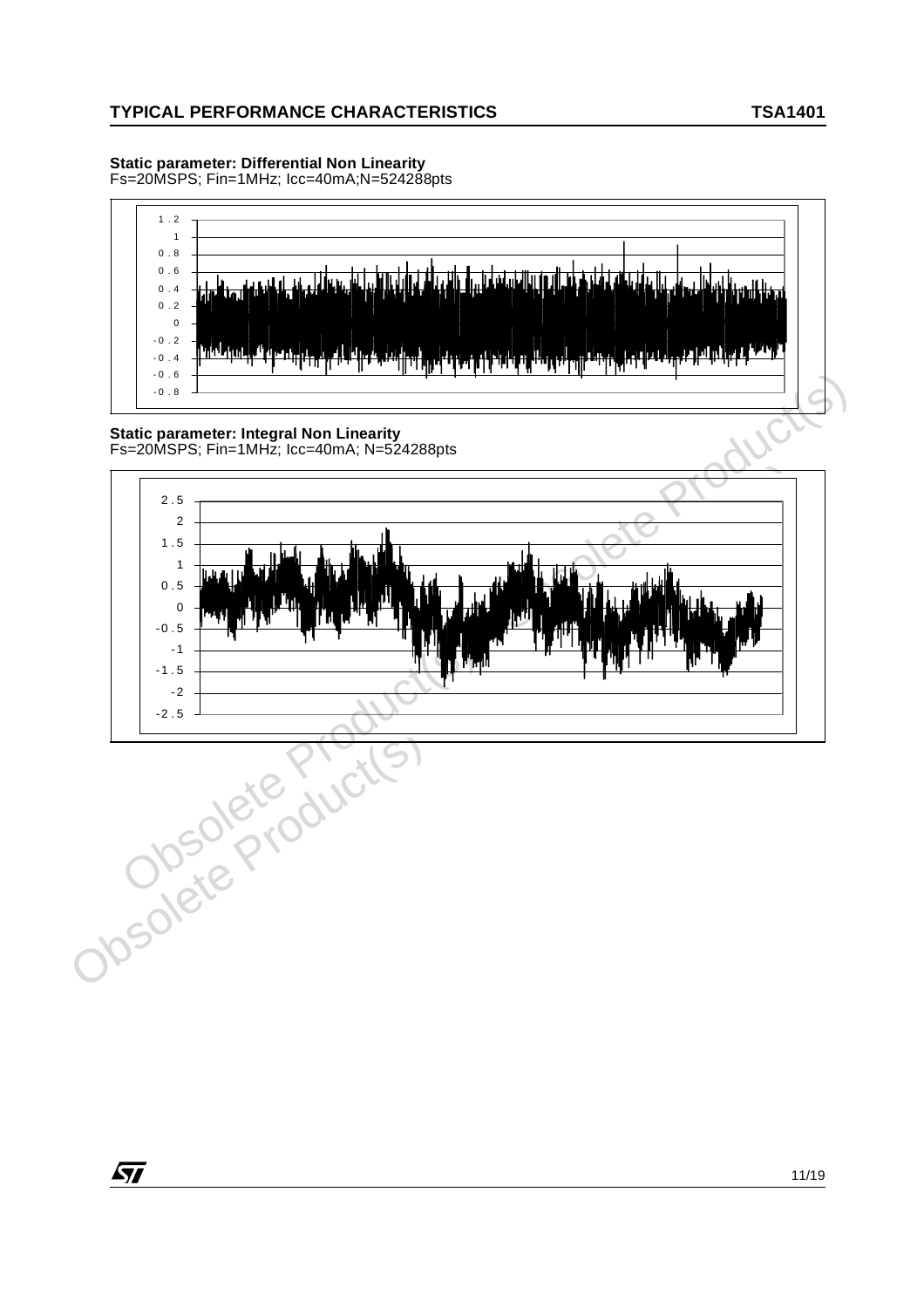# **5 APPLICATION INFORMATION**

The TSA1401 is a High Speed Analog to Digital converter based on a pipeline architecture and the latest deep sub micron CMOS process to achieve the best performances in terms of linearity and power consumption.

The pipeline structure consists of 14 internal conversion stages in which the analog signal is fed and sequentially converted into digital data.

Each of the 14 stages consists of an Analog to Digital converter, a Digital to Analog converter, a Sample and Hold and an amplifier (gain=2). A 1.5 bit conversion resolution is achieved in each stage. Each resulting LSB-MSB couple is then time-shifted to recover from the delay caused by conversion. Digital data correction completes the processing by recovering from the redundancy of the (LSB-MSB) couple for each stage. The corrected data are outputted through the digital buffers. Digital converter, a Digital to Analog converter, a<br>
Sample and Hold and amplifier (gain-2), At 15. case VREFP and INCM are low impediance<br>
bit conversion resolution is achieved in each to the used to supply the common mo

Signal input is sampled on the rising edge of the clock while digital outputs are delivered on the falling edge of the clock.

The advantages of such a converter reside in the combination of pipeline architecture and the most advanced technologies. The highest dynamic performances are achieved while consumption remains at the lowest level.

# **5.1 Analog Input Configuration**

# **5.1.1 Analog input level and references**

To maximize the TSA1401's high-resolution and speed, it is advisable to drive the analog input differentially. The full scale of TSA1401 is adjusted through the voltage value of VREFP and VREFM:

#### VIN-VINB=2(VREFP-VREFM)

The differential analog input signal always presents a common mode voltage, CM:

CM=(VIN+VINB)/2

In order for the user to select the right full scale according to the application, a control pin, REFMODE, allows to switch from internal to external references.

#### **Internal references, common mode:**

When REFMODE is set to VIL level, TSA1401 operates with its own reference voltage generated by its internal bandgap. VREFM pin is connected externally to the Analog Ground while VREFP is set to its internal voltage (0.86V). The full scale of the ADC when using internal references is 1.8Vpp (to reduce the full scale if desired, VREFM may be forced externally).

In this case VREFP and INCM are low impedance outputs. INCM pin (voltage generator 0.46V) may be used to supply the common mode, CM of the analog input signal.

#### **External references, common mode:**

In applications requiring a different full scale magnitude, it is possible to force externally VREFP and INCM (REFM must be connected to analog ground or forced externally).

REFMODE set to VIH level will put in standby mode the internal references. In this case, VREFP, INCM are high impedance inputs and have to be forced by external references. TSA1401 shows better performances when the full scale is increased by the use of external references (see Figure 10 and 11).

#### <span id="page-11-0"></span>**Fig. 10: Linearity vs. VREFP**

Fin=5MHz;Fs=20Mhz;Icca=26mA;INCM=0.45V

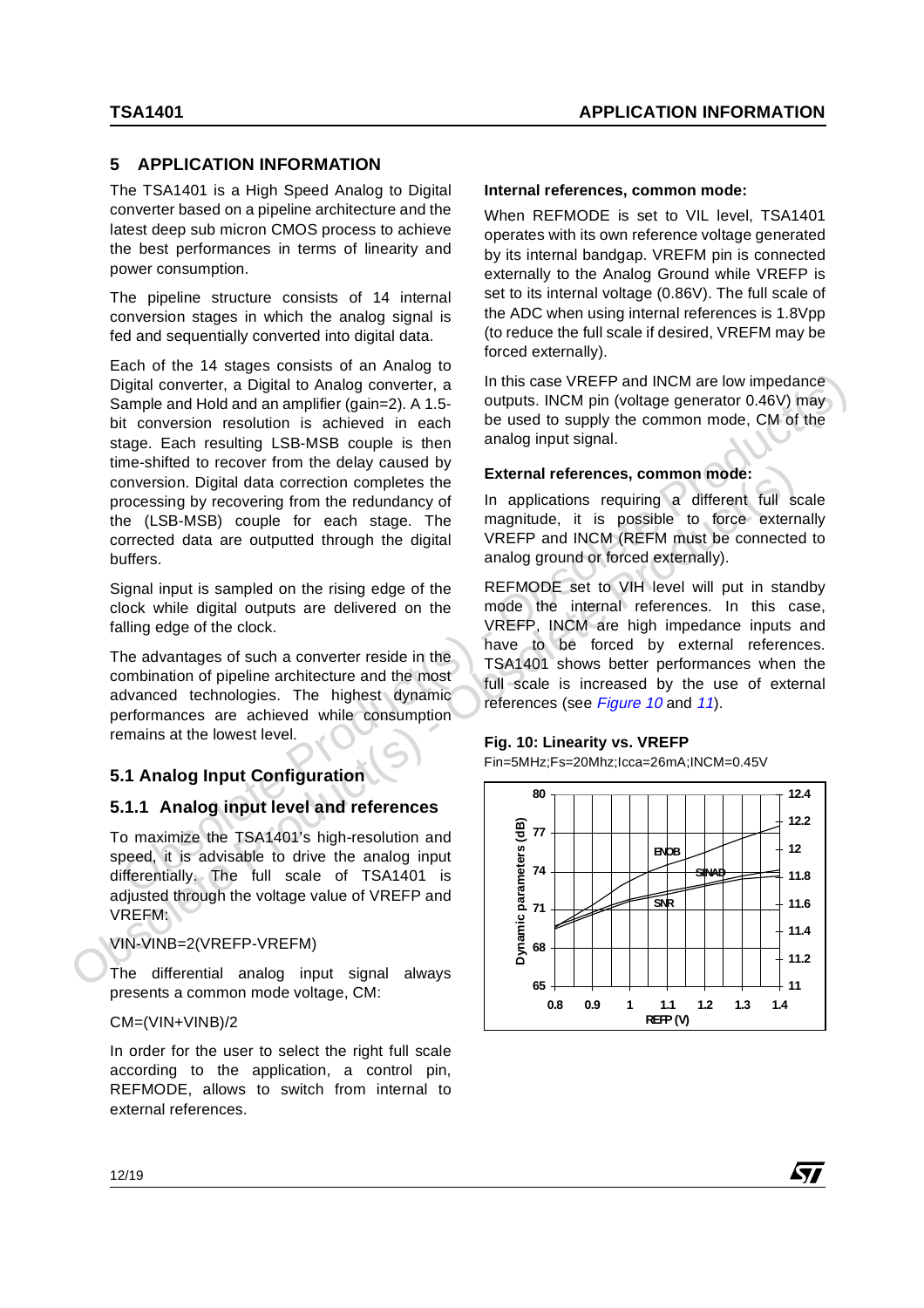#### <span id="page-12-0"></span>**Fig. 11: Distortion vs. VREFP**

Fin=5MHz;Fs=20Mhz;Icca=26mA;INCM=0.46V



An external reference voltage device may be used for specific applications requiring even better linearity, accuracy or enhanced temperature behavior.

Using the STMicroelectronics TS821, TS4041-1.2 or TS431 Voltage Reference devices leads to optimum performances when configured as shown in *Figure 12*. The full scale is increased to 2.5Vpp differential and SNR and SINAD are enhanced as shown in Figure 13.

#### **Fig. 12: External reference setting**

97



In multi-channel applications, the high impedance input of the references permits to drive several ADCs with only one Voltage Reference device.

**Fig. 13: Linearity vs. Fs at Fin=5MHz, using TS4041** Icca optimised; VREFP=1.225V;

VREFM=GND; INCM=0.65V,



**Fig. 14: Distortion vs. Fs at Fin=5MHz, using TS4041** Icca optimised; VREFP=1.225V; VREFM=GND; INCM=0.65V



The magnitude of the analog input common mode, CM should stay close to VREFP/2. Higher level will introduce more distortion.

#### **5.1.2 - Driving the analog input**

The TSA1401 has been designed to be differentially driven for better noise immunity. Some measurements have been done with single-ended signals. It degrades a little bit the performances, with an SFDR of -75dBc and an ENOB of 11.2 bits at 20Msps, Fin at 10MHz.

The switch-capacitor input structure of TSA1401, presents a high input impedance (3.3kΩ at Fs=20MHz) but not constant in time (see equivalent input circuit *[Figure](#page-13-0)* 15). Indeed at the end of each conversion, the charge update of the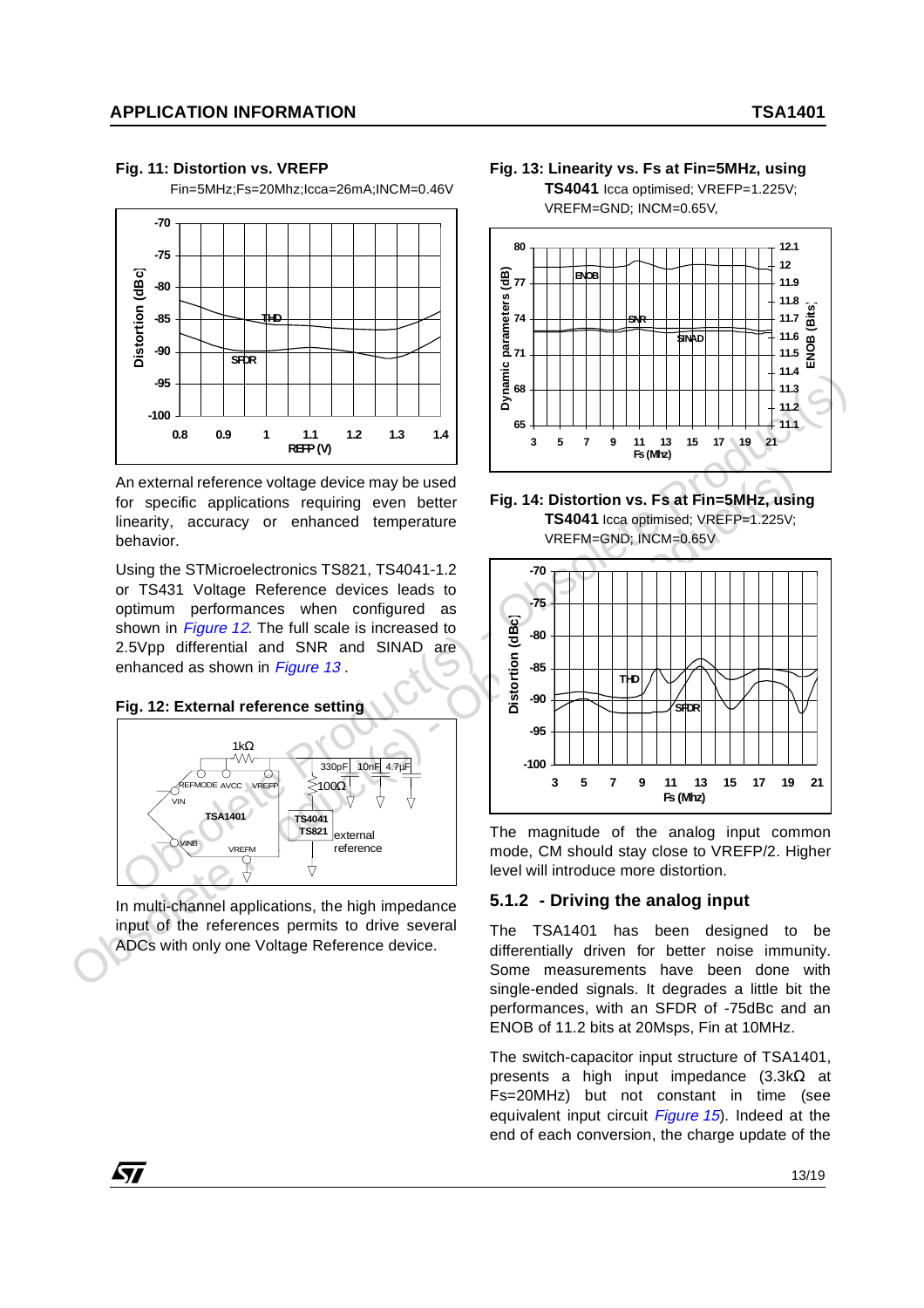sampling capacitor will draw/inject a small current transient on the input signal.

One method to mask this transient current is a low-pass RC filter as shown on *Figures 16* and [Figure](#page-13-1) 17. A larger capacitor value compared to the sampling capacitor (appoximately 2pF) mounted in parallel of the two analog inputs signals will absorb the transient glitches.

<span id="page-13-0"></span>**Fig. 15: ADC input equivalent circuit**



# **Single-ended signal with transformer:**

Using an RF transformer is a good means to achieve high performance.

Figures 16 describes the schematics. The input signal is fed to the primary of the transformer, while the secondary drives both ADC inputs.

### **Fig. 16: Differential input configuration with transformer**



The internal common mode voltage of the ADC (INCM) is connected to the center-tap of the secondary of the transformer in order to bias the input signal around this common voltage, internally set to 0.46V. The INCM is decoupled to maintain a low noise level on this node.

# **AC coupled differential input:**

[Figure](#page-13-1) 17 represents the biasing of a differential input signal in AC-coupled differential input configuration. Both inputs VIN and VINB are centered around the common mode voltage CM, that can be forced through INCM or supplied externally (in this case the internal common mode of the TSA1401 may be left internal at 0.45V, different from the input common mode value).

<span id="page-13-1"></span>![](_page_13_Figure_15.jpeg)

![](_page_13_Figure_16.jpeg)

# **5.2 - Clock management**

The converter performances are very dependant on clock input accuracy, in terms of aperture delay and jitter. The voltage error induced by the jitter of the clock is:

V<sub>error</sub>=SR.T<sub>j</sub>,

where  ${\sf T}_{\sf j}$  is the jitter of the clock (system clock and ADC) and,

SR is the slew rate of the input signal:

SR max= $2\Pi$ .F<sub>in</sub>.FS (FS full scale, F<sub>in</sub> input signal frequency)

V<sub>error</sub> should be less than an LSB to guarantee no missing codes. At the end we have:

V<sub>error</sub>=2Π.F<sub>in</sub>.FS.T<sub>i</sub> and Verror< FS/2<sup>n</sup>

 $T_i$  <FS/(2 $\Pi$ .Fs.F<sub>in</sub>.2<sup>n</sup>).

For TSA1401 at 10MHz input frequency, we have

 $T<sub>i</sub>$  <1ps. Consequently to target the maximum performances of the TSA1401, the clock applied should have a jitter below 1ps.

The clock power supplies must be separated from the ADC output ones to avoid digital noise modulation at the output.

It is strongly advised not to switch off the clock when the circuit is active (power supply on).

![](_page_13_Picture_30.jpeg)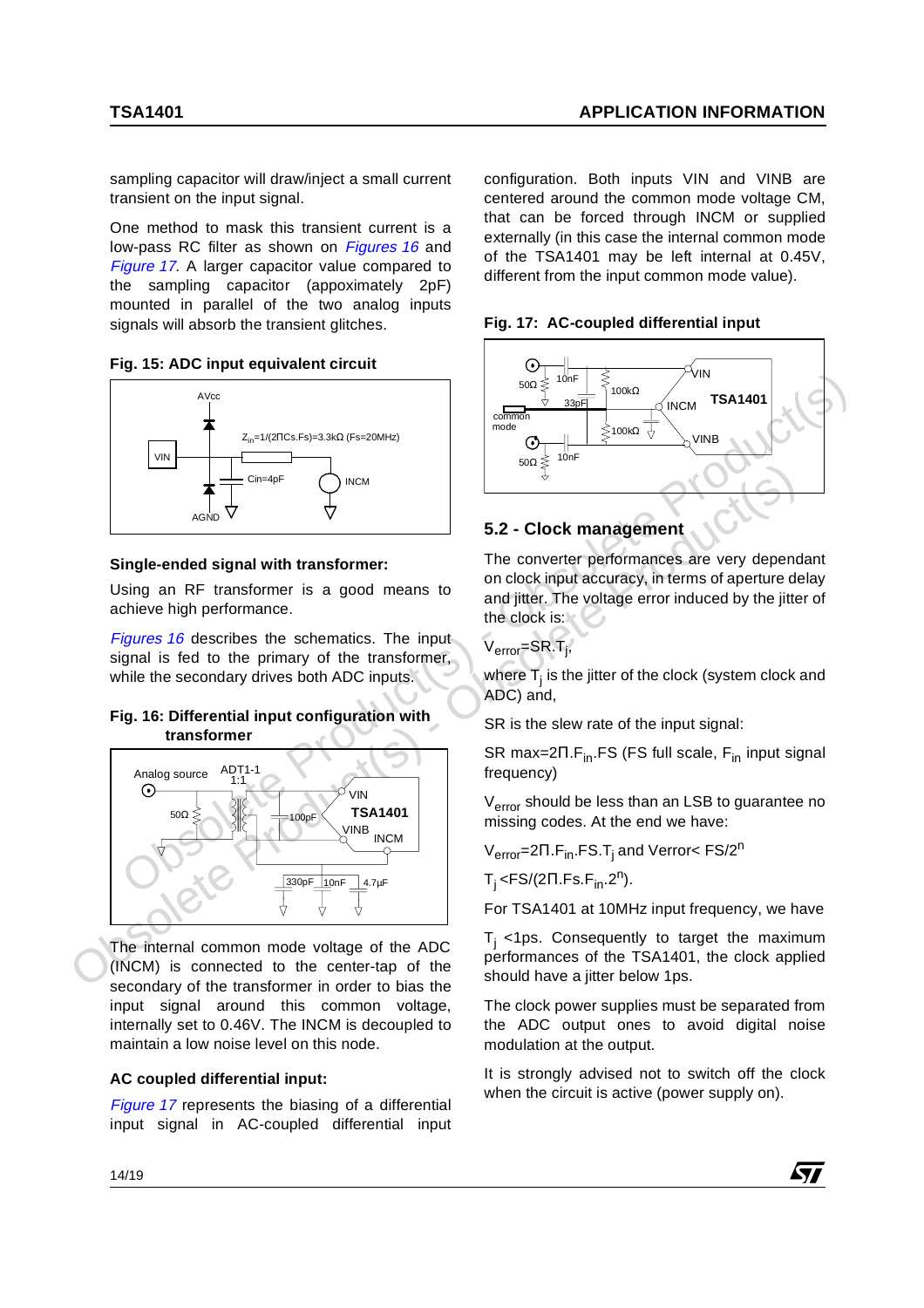#### **5.3 - Power consumption optimization**

The internal architecture of the TSA1401 enables the optimization of the power consumption according to the sampling frequency of the application. For this purpose, a resistor (value Rpol) is placed between IPOL and the analog Ground pins. At 20MHz sampling frequency, the Rpol for optimized consumption is equal to 41kΩ.

Optimized power consumption of the circuit versus the sampling frequency are shown in two configurations (Figure 18):

- REFMODE=0 internal references
- REFMODE=1 external references

<span id="page-14-0"></span>**Fig. 18: Analog Current consumption vs. Fs** According value of Rpol polarization

resistances: internal references

![](_page_14_Figure_9.jpeg)

#### **5.4 - Digital outputs**

#### **Data Format Select (DFSB)**

When set to low level (VIL), the digital input DFSB provides a two's complement digital output MSB. This can be of interest when performing some further signal processing.

When set to high level (VIH), DFSB provides a standard binary output coding.

#### **Output Enable (OEB)**

When set to low level (VIL), all digital outputs remain active and are in low impedance state. When set to high level (VIH), all digital outputs buffers are in high impedance state. It results in lower consumption while the converter goes on sampling.

When OEB is set to low level again, the data is then valid on the output with a very short Ton delay(1ns).

The timing diagram page 4 summarizes this operating cycle.

#### **Out of Range (OR)**

This function is implemented on the output stage in order to set up an "Out of Range" flag whenever the digital data is over the full scale range.

Typically, there is a detection of all the data being at '0' or all the data being at '1'. This ends up with an output signal OR which is in low level state (VOL) when the data stay within the range, or in high level state (VOH) when the data are out of the range.

#### **Data Ready (DR)**

The Data Ready output is an image of the clock being synchronized on the output data (D0 to D13). This is a very helpful signal that simplifies the synchronization of the measurement equipment or the controlling DSP.

As digital output, DR goes in high impedance state when OEB is asserted to High level as described in the timing diagram page 4.

# **5.5 - Layout precautions**

To use the TSA1401 circuit in the best manner at high frequencies, some precautions have to be taken for power supplies:

- The separation of the analog signal from the digital part and from the buffers power supply is essential to prevent noise from coupling onto the input signal.

- Power supply bypass capacitors must be placed as close as possible to the IC pins in order to improve high frequency bypassing and reduce harmonic distortion.

- Proper termination of all inputs and outputs is needed; with output termination resistors, the amplifier load will be only resistive and the stability of the amplifier will be improved. All leads must be wide and as short as possible especially for the analog input in order to decrease parasitic capacitance and inductance.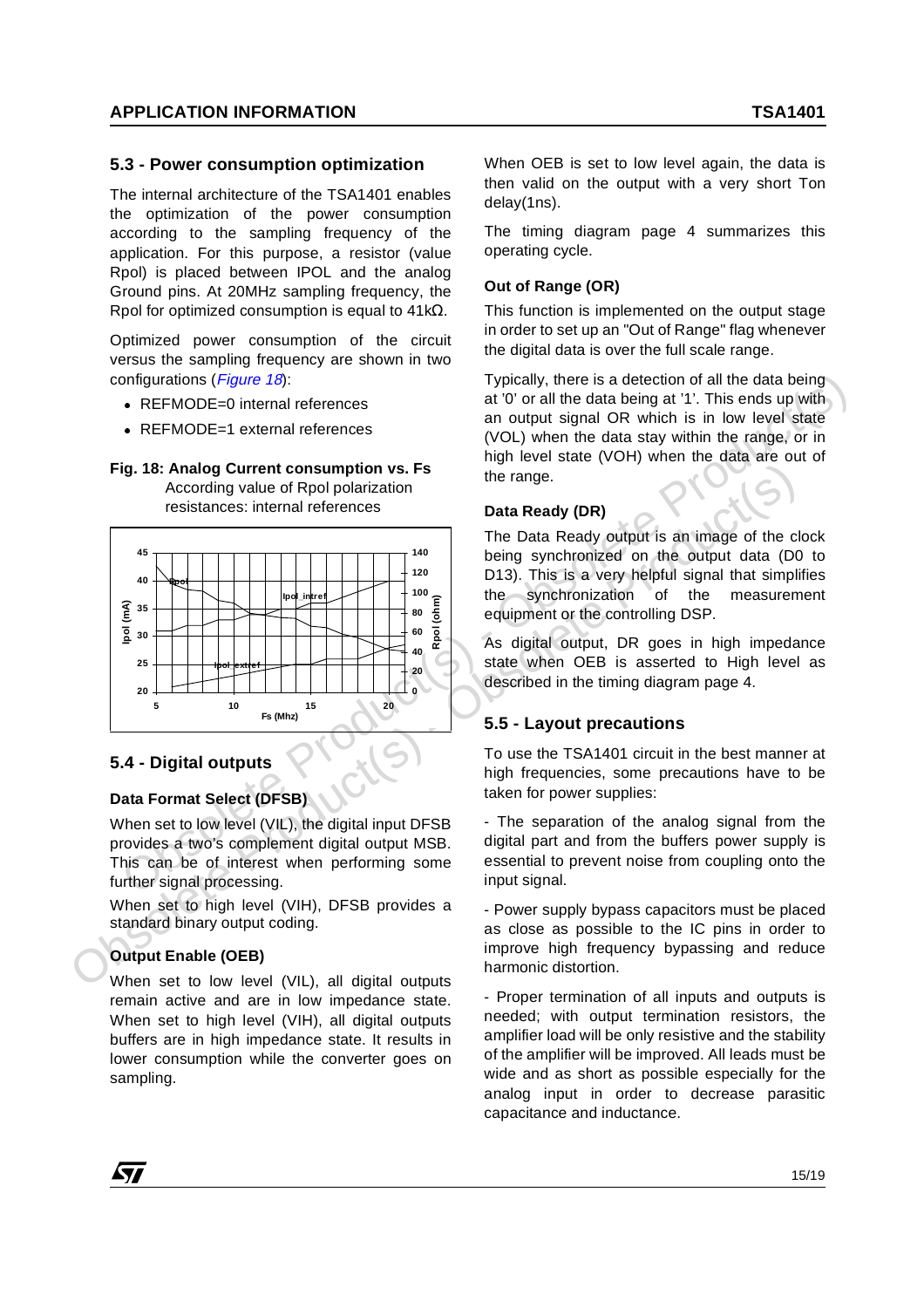- To keep the capacitive loading as low as possible at digital outputs, short lead lengths when routing are essential to minimize currents when the output changes. To minimize this output capacitance, buffers or latches close to the output pins can relax this constraint. It is also helpful to use 47 to 56 ohms series resistors at the ADC output pins, located as close to the ADC output pins as possible.

- Choose component sizes as small as possible (SMD).

#### **EVAL1401 evaluation board**

The characterization of the board has been made with a fully ADC devoted test bench.

The schematic of the evaluation board is shown on figure 19. The analog signal must be filtered to be very pure.

The dataready signal is the acquisition clock of the logic analyzer.

The schemato or a version and a show that is the schemator of the state of the beat of the characters and -0.5dB for statice with an input amplitude of +0.2dB for static parameters and -0.5dB for dynamic parameters<br>
with a All characterization measurement has been made with an input amplitude of +0.2dB for static parameters and -0.5dB for dynamic parametersEVALI401 evaluation board<br>
EThe characterization of the board has been made<br>
with a fully ADC devoted test bench.<br>
The schematic of the evaluation board is shown<br>
on figure 19. The analog signal must be filtered to<br>
be ve

![](_page_15_Picture_10.jpeg)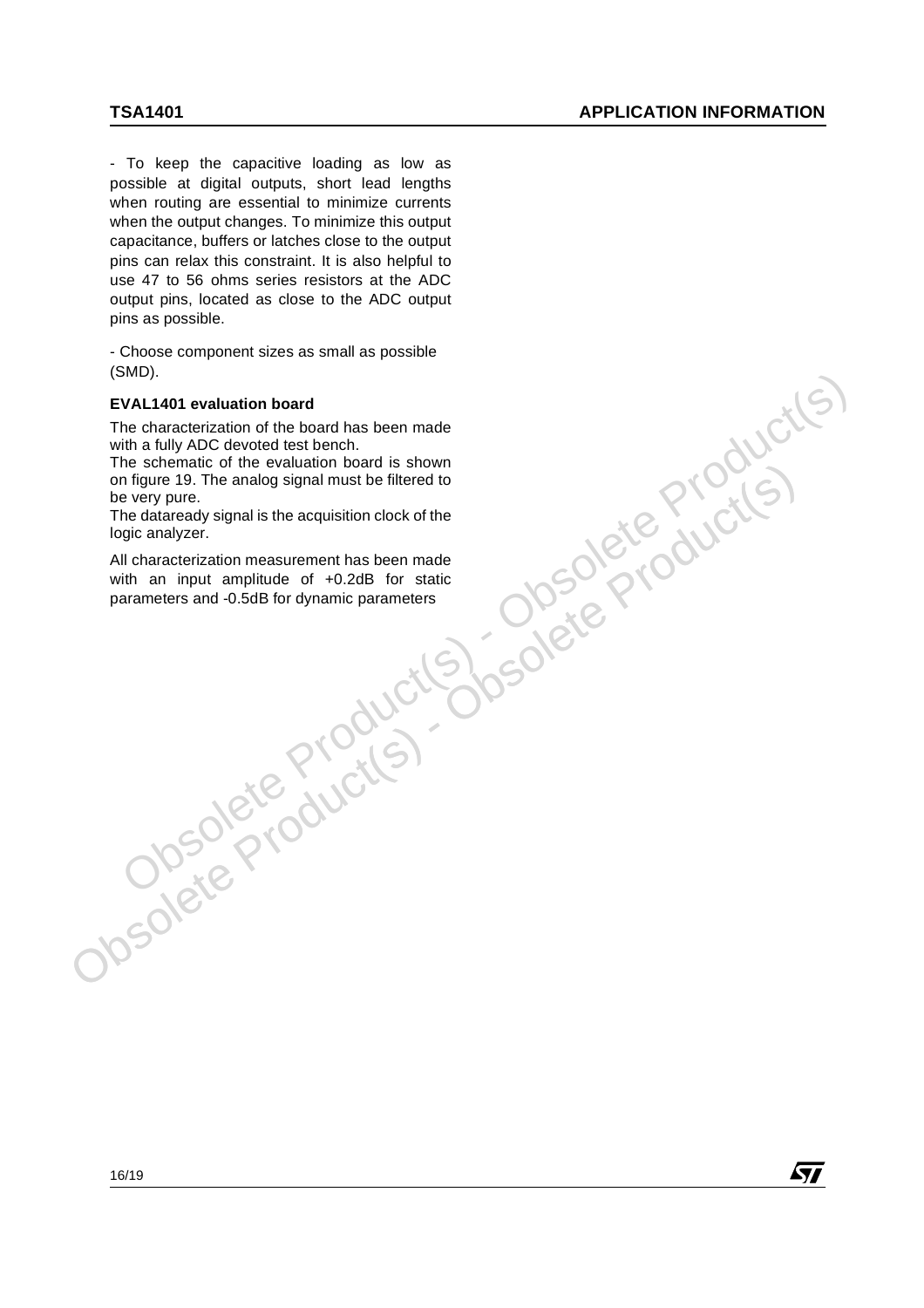57

# **Fig. 19: TSA1401 Evaluation board schematic**

![](_page_16_Figure_3.jpeg)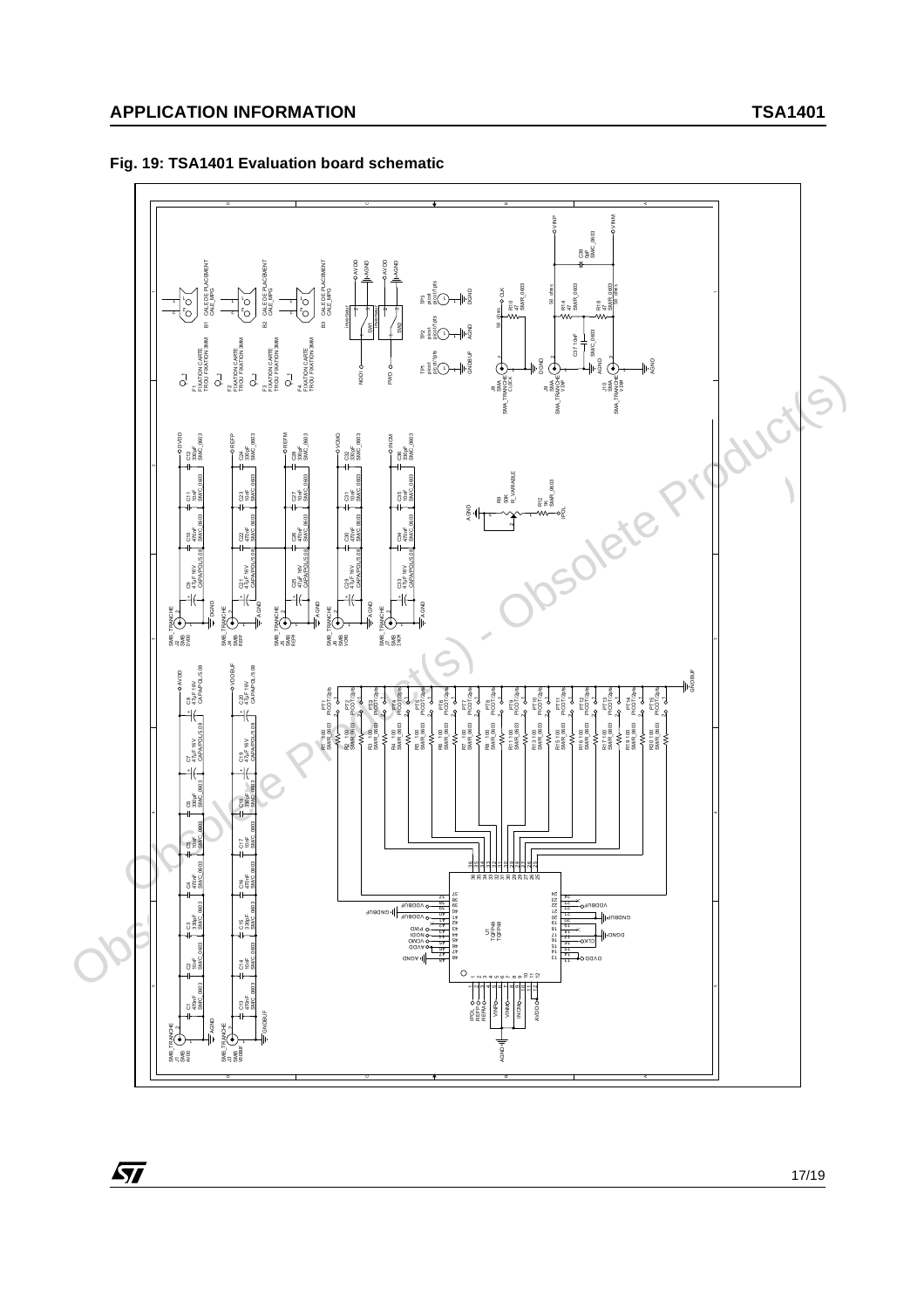57

#### **Printed circuit board - List of components**

| Reference                                                                        | Part                    | <b>PCB Footprint</b>    |
|----------------------------------------------------------------------------------|-------------------------|-------------------------|
| B1, B2, B3                                                                       | CALE DE PLACEMENT       | CALE_MPG                |
| C1, C4, C10, C13, C16, C22,<br>C <sub>26</sub> ,C <sub>30</sub> ,C <sub>34</sub> | 470nF                   | $SM/C_0603$             |
| C2, C5, C11, C14, C17, C23,<br>C27, C31, C35, C37                                | 10nF                    | SM/C_0603               |
| C3, C6, C12, C15, C18, C24,<br>C28, C32, C36                                     | 330pF                   | SM/C_0603               |
| C7, C8, C9, C19, C20, C21, C25,<br>C29, C33                                      | 100µF 16V               | CAPA/POL/5.08           |
| C38                                                                              | 0pF                     | SM/C_0603               |
| J1, J2, J3, J4, J5, J6, J7                                                       | SMB                     | SMB_TRANCHE             |
| J8, J9, J10                                                                      | SMA                     | SMA_TRANCHE             |
| PT1, PT2, PT3, PT4, PT5, PT6,                                                    | picot                   | PICOT/2pts              |
| PT7, PT8, PT9, PT10, PT11,<br>PT12, PT13, PT14, PT15                             |                         |                         |
| R1, R2, R3, R4, R5, R6, R7, R8,                                                  | 100                     | $SM/R_0603$             |
| R11, R13, R15, R16, R17, R19,                                                    |                         |                         |
| R20                                                                              |                         |                         |
| R <sub>9</sub>                                                                   | 200K                    | <b>R</b> VARIABLE       |
| R10, R14, R18                                                                    | 49.9                    | SM/R_0603               |
| R <sub>12</sub>                                                                  | 1K                      | $\overline{SM/R}$ 0603  |
| SW1, SW2<br>TP1,TP2,TP3                                                          | micro switch 1<br>picot | inverseur<br>picot/1pts |
| Dsolete Productly                                                                | <b>LOWER</b>            |                         |
|                                                                                  |                         |                         |